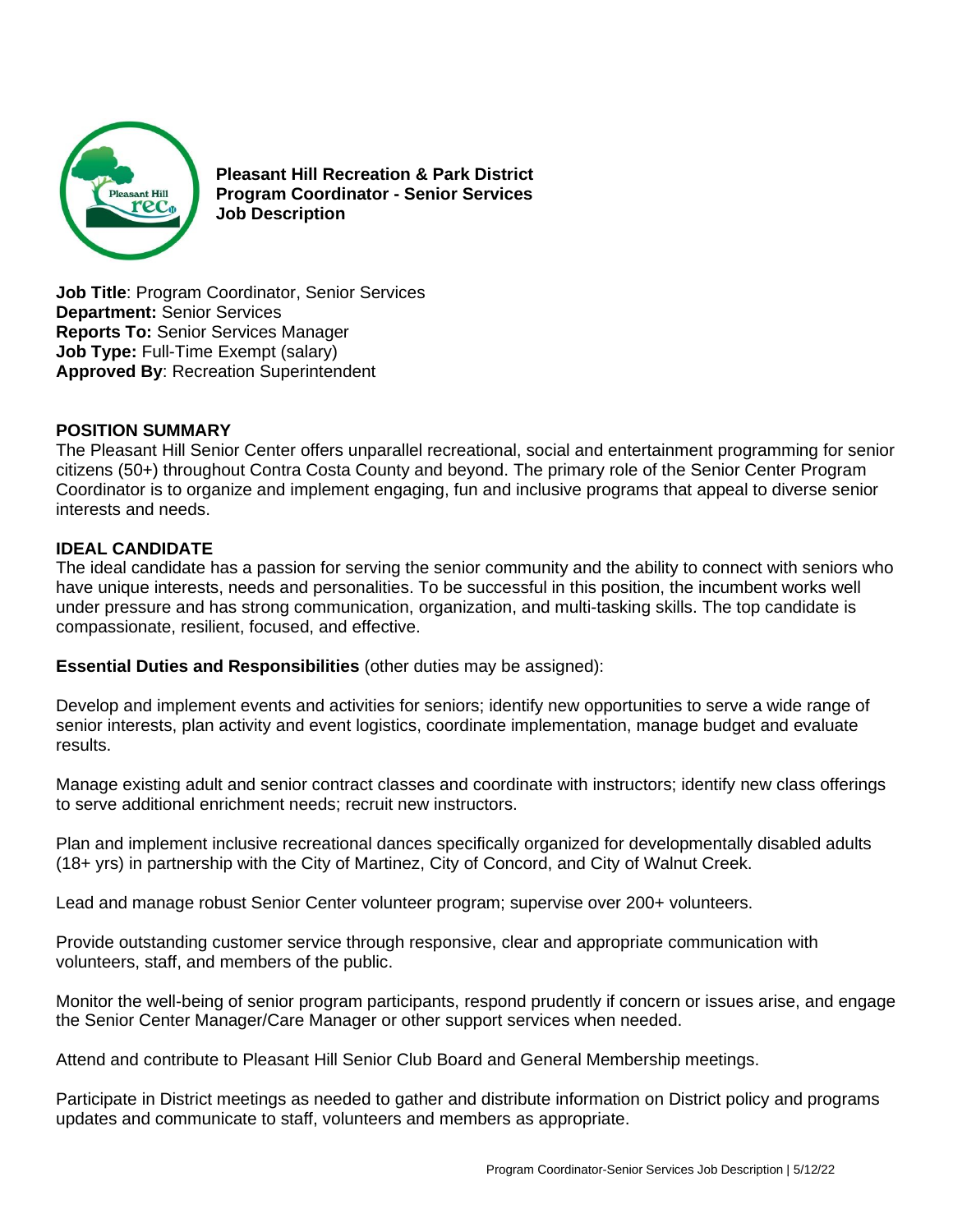Assume the responsibilities of the Senior Center Manager, Nutrition Manager, Administration Assistant, or another Senior Center position in a staff member's absence or as needed.

Create Senior Center promotional material including flyers and social media posts; contribute content to senior monthly newsletter.

Establish a collaborative working relationship with a network with business organizations within the community.

Maintain a safe and clean facility; learn hazards present, develop and enforce safety procedures, rules, and regulations to ensure safe operation for all staff, volunteers and members.

#### **Supervisory Responsibilities**

Direct supervision of 200+ part-time Senior Center volunteers and 20+ contract class instructors. Supervisorial responsibilities must be carried out in accordance with the organization's policies and applicable laws. Responsibilities include recruitment, training; scheduling, task assignment, and directing workflow. Additional duties include performance evaluation, conflict resolution, problem-solving, complaint management, disciplinary action and reward recognition.

# **COMPETENCIES**

To perform the job successfully, an individual should demonstrate the following competencies:

Analytical - Uses intuition and experience to complement data.

Design - Uses feedback to modify designs.

Problem Solving - Develops alternative solutions.

Project Management - Communicates changes and progress.

Customer Service - Manages difficult or emotional customer situations; Responds promptly to customer needs; Solicits customer feedback to improve service; Responds to requests for service and assistance; Meets commitments.

Interpersonal Skills - Focuses on solving conflict, not blaming; Maintains confidentiality; Listens to others without interrupting; Keeps emotions under control; Remains open to others' ideas and tries new things.

Oral Communication - Speaks clearly and persuasively in positive or negative situations; Listens and gets clarification; Responds well to questions; Participates in meetings.

Written Communication - Writes clearly and informatively; Edits work for spelling and grammar; Varies writing style to meet needs; Presents numerical data effectively.

Teamwork - Balances team and individual responsibilities; Exhibits objectivity and openness to others' views; Gives and welcomes feedback; Contributes to building a positive team spirit; Puts success of team above own interests; Able to build morale and group commitments to goals and objectives.

Visionary Leadership - Inspires respect and trust.

Change Management - Develops workable implementation plans; Communicates changes effectively; Builds commitment and overcomes resistance; Prepares and supports those affected by change.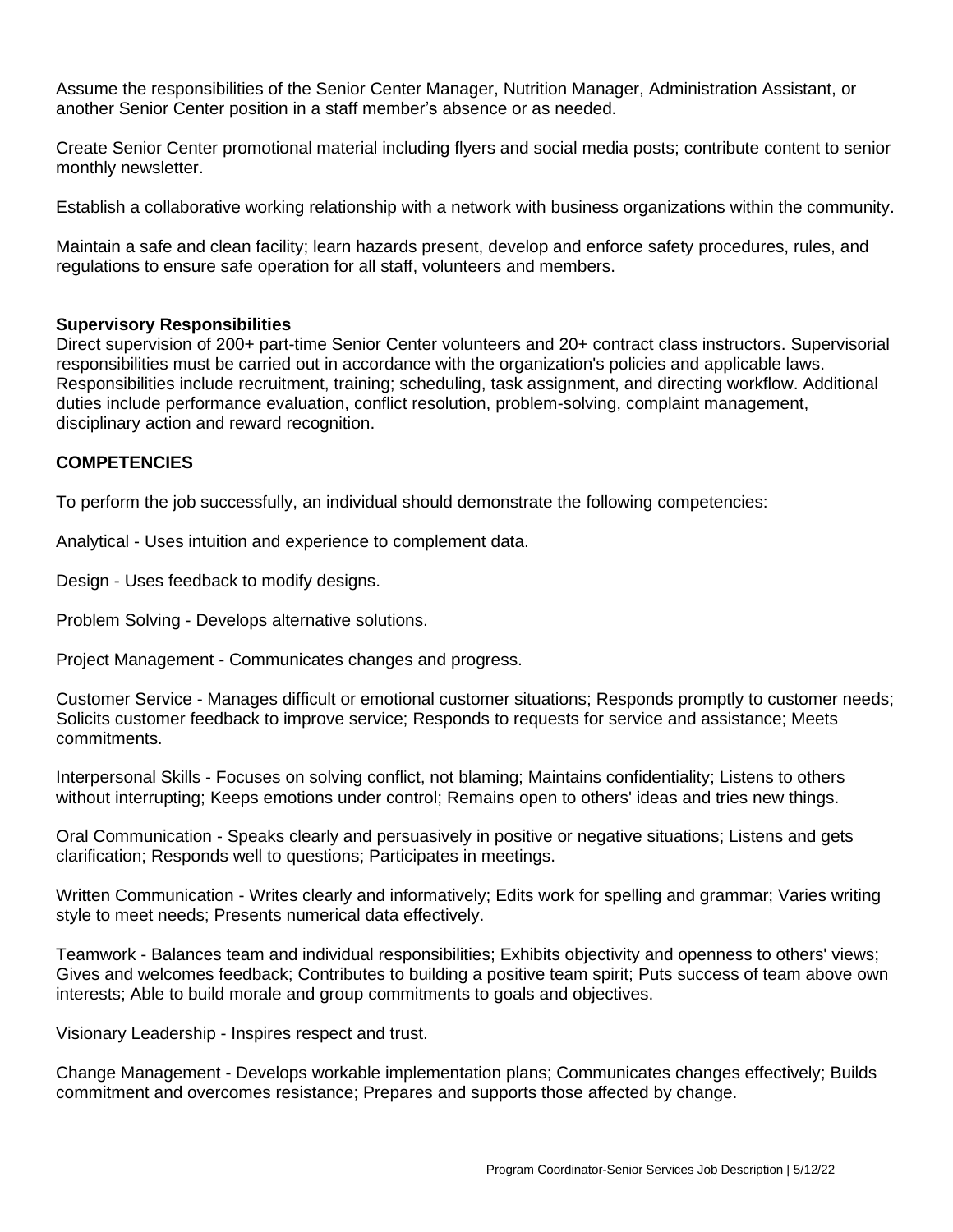Delegation - Delegates work assignments; Matches the responsibility to the person; Sets expectations and monitors delegated activities.

Leadership - Exhibits confidence in self and others; Inspires and motivates others to perform well; Effectively influences actions and opinions of others; Accepts feedback from others; Gives appropriate recognition to others.

Managing People - Includes staff in planning, decision-making, facilitating and process improvement; Takes responsibility for subordinates' activities; Makes self-available to staff; Provides regular performance feedback; Develops subordinates' skills and encourages growth; Solicits and applies customer feedback (internal and external); Fosters quality focus in others; Improves processes, products and services.; Continually works to improve supervisory skills.

Develops subordinates' skills and encourages growth; Solicits and applies customer feedback (internal and external); Fosters quality focus in others; Improves processes, products, and services. Continually works to improve supervisory skills.

Business Acumen - Understands business implications of decisions; Displays orientation to profitability; Demonstrates knowledge of market and competition.

Cost Consciousness - Works within approved budget; Develops and implements cost saving measures; Contributes to profits and revenue; Conserves organizational resources.

Diversity/Equity/Inclusion - Demonstrates knowledge of EEO policy; Shows respect and sensitivity for cultural differences; Educates others on the value of diversity; Promotes a harassment-free environment.

Ethics - Treats people with respect; Keeps commitments; Inspires the trust of others; Works with integrity and ethically; Upholds organizational values.

Organizational Support - Follows policies and procedures; Completes administrative tasks correctly and on time; Supports organization's goals and values; Benefits organization through outside activities; Supports affirmative action and respects diversity.

Strategic Thinking - Develops strategies to achieve organizational goals; Understands organization's strengths & weaknesses; Analyzes market and competition; Identifies external threats and opportunities.

Judgment - Displays willingness to make decisions; Exhibits sound and accurate judgment; Supports and explains reasoning for decisions; Includes appropriate people in decision-making process.

Motivation - Sets and achieves challenging goals; Demonstrates persistence and overcomes obstacles; Measures self against standard of excellence.

Planning/Organizing - Prioritizes and plans work activities; Uses time efficiently; Plans for additional resources; Sets goals and objectives; Organizes or schedules other people and their tasks; Develops realistic action plans.

Professionalism - Approaches others in a tactful manner; Reacts well under pressure; Treats others with respect and consideration regardless of their status or position; Accepts responsibility for own actions; Follows through on commitments.

Quality - Demonstrates accuracy and thoroughness; Looks for ways to improve and promote quality; Applies feedback to improve performance; Monitors own work to ensure quality.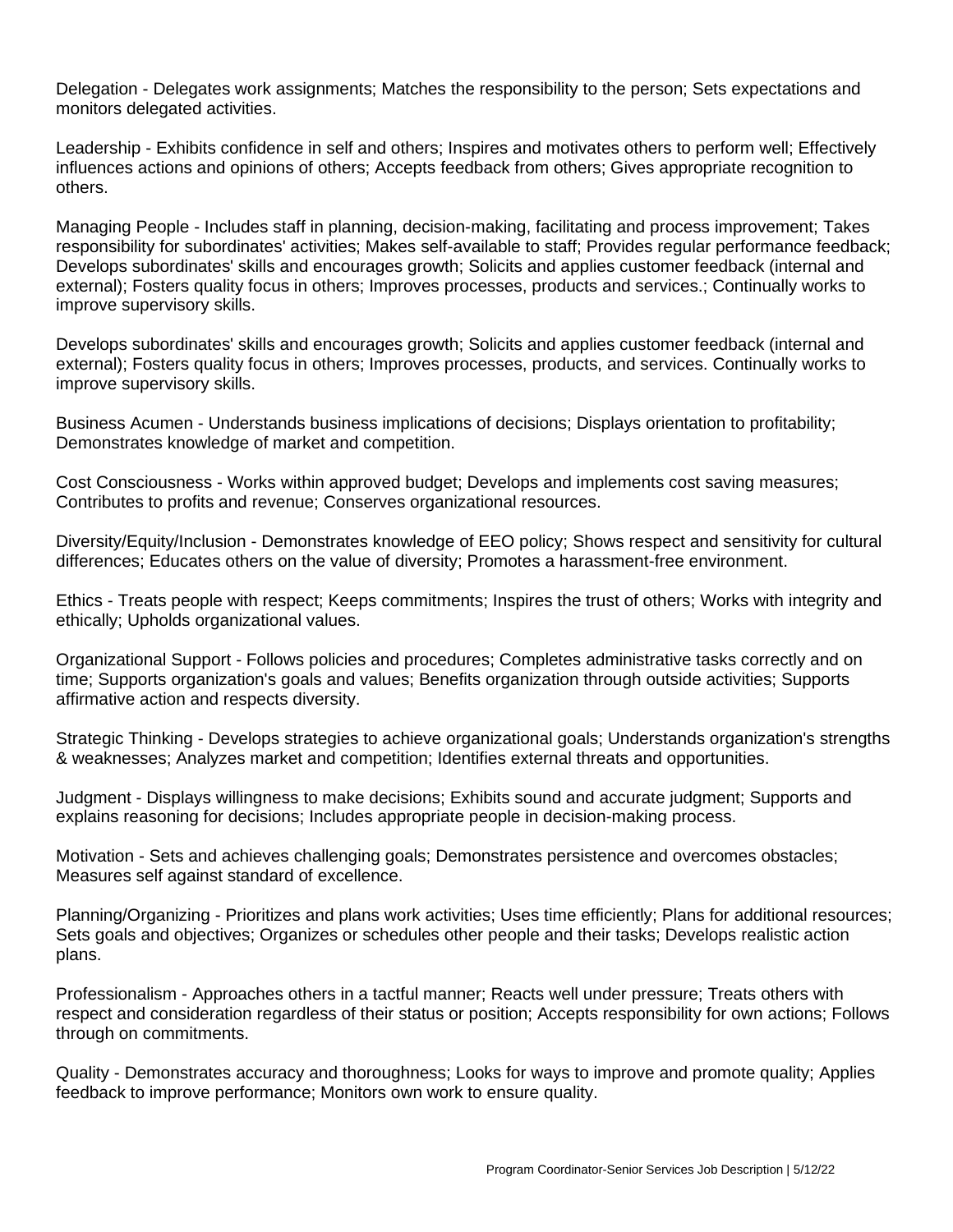Quantity - Meets productivity standards; Completes work in timely manner; Strives to increase productivity; Works quickly.

Safety and Security - Observes safety and security procedures; Determines appropriate action beyond guidelines; Reports potentially unsafe conditions; Uses equipment and materials properly.

Adaptability - Adapts to changes in the work environment; Manages competing demands; Changes approach or method to best fit the situation; Able to deal with frequent change, delays, or unexpected events.

Attendance/Punctuality - Is consistently at work and on time; Ensures work responsibilities are covered when absent; Arrives at meetings and appointments on time.

Dependability - Follows instructions, responds to management direction; Takes responsibility for own actions; Keeps commitments; Commits to long hours of work when necessary to reach goals; Completes tasks on time or notifies appropriate person with an alternate plan.

Initiative - Volunteers readily; Undertakes self-development activities; Takes independent actions and calculated risks; Looks for and takes advantage of opportunities; Asks for and offers help when needed.

Innovation - Displays original thinking and creativity; Meets challenges with resourcefulness; Generates suggestions for improving work; Develops innovative approaches and ideas; Presents ideas and information in a manner that gets others' attention.

# **QUALIFICATIONS**

To perform this job successfully, an individual must be able to perform each essential duty satisfactorily. The requirements listed below are representative of the knowledge, skill, and/or ability required. Reasonable accommodation may be made to enable individuals with disabilities to perform the essential functions.

#### **Education and/or Experience**

Bachelor's degree (B. A.) from four-year college or university in Recreation, Public Administration, Gerontology, or related fields and two years' experience and/or training; or equivalent combination of education and experience.

#### **Language Skills**

Ability to read, analyze, and interpret general business periodicals, professional journals, technical procedures, or governmental regulations. Ability to draft reports, business correspondence, and procedure manuals. Ability to effectively present information and respond to questions from groups of supervisors, staff, volunteers, customers, and the public.

#### **Mathematical Skills**

Ability to calculate figures and amounts such as discounts, interest, commissions, proportions, percentages, area, circumference, and volume. Must have experience creating and managing program budgets.

#### **Reasoning Ability**

Ability to solve practical problems and deal with a variety of situations where only limited standardization exists. Ability to interpret a variety of instructions furnished in written, oral, diagram, or schedule form.

#### **Computer Skills**

To perform this job successfully, an individual should be proficient in the Microsoft Office suite, have experience with website management and program registration software, preferably Civic Rec. Social Media experience is also strongly desired.

#### **Certificates, Licenses, Registrations**

Valid California Driver's License with a safe driving record; certification/training in CPR, First Aid and AED.